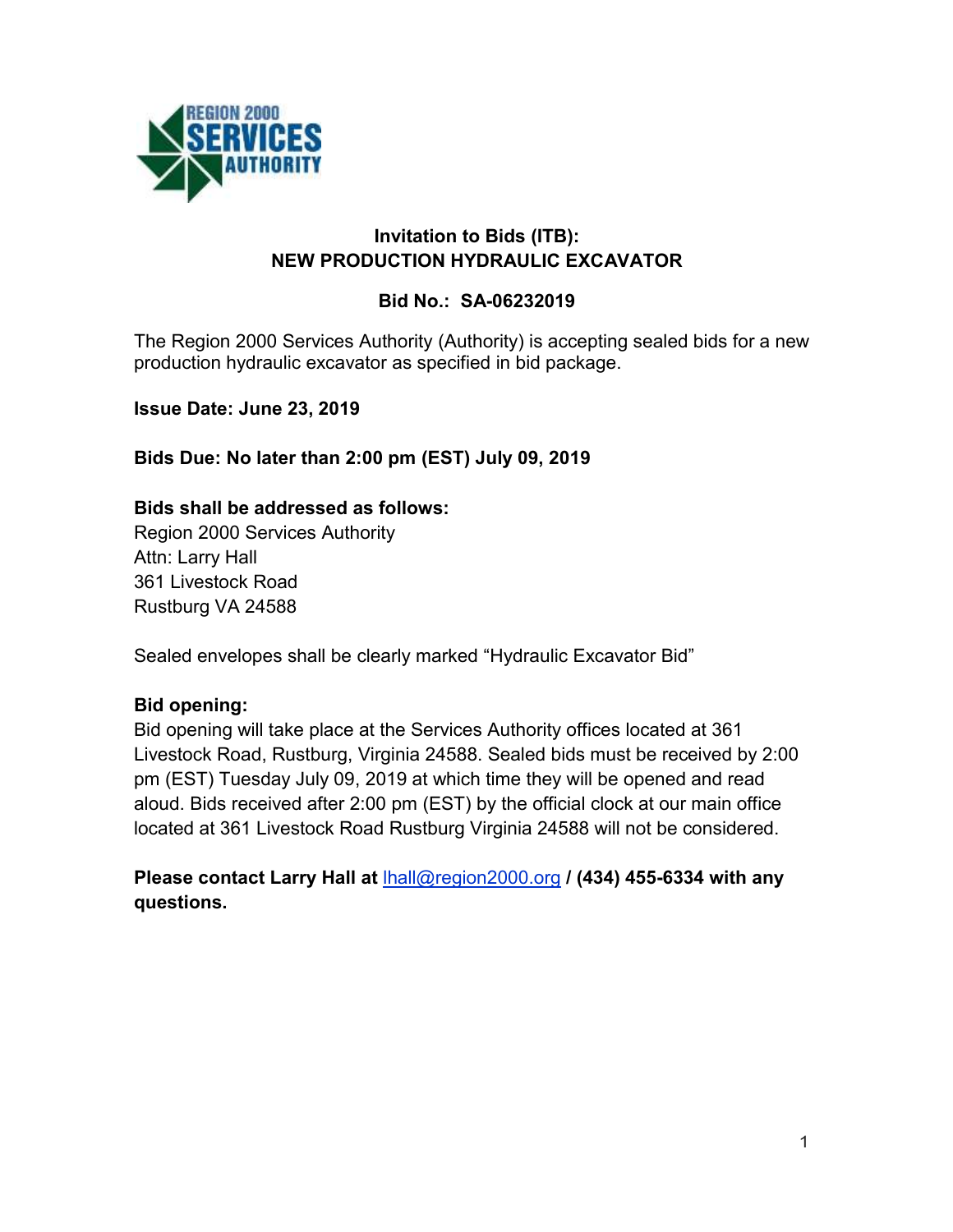## **SECTION 1: GENERAL BID INFORMATION**

## **1.1 INTRODUCTION**

The Region 2000 Services Authority (Authority) operates a full-service regional landfill at 361 Livestock Road in Rustburg, Virginia serving the Lynchburg, Campbell, Nelson and Appomattox Communities. It typically processes 200,000 tons of solid waste per year.

# **1.2 REQUESTS FOR BIDS AND FOR INFORMATION**

The Authority seeks sealed bids on a New Production Hydraulic Excavator. Equipment Specifications can be found at: <https://www.region2000servicesauthority.org/procurements>

Questions can be directed to Larry Hall at 434-455-6334 or [lhall@region2000.org.](mailto:lhall@region2000.org) Responses will be posted on the Authority's website, [www.region2000servicesauthority.org/procurements.](https://www.region2000servicesauthority.org/procurements)

# **1.3 SUBMISSION OF BIDS**

Bids should be submitted in a sealed envelope by 2:00 p.m., Tuesday, July 09, 2019 at the Services Authority offices at 361 Livestock Road, Rustburg, Virginia 24588. Bids should be clearly marked: Hydraulic Excavator Bid.

A complete Bid submission shall consist of two documents, completed in full, as follows:1) Section 3: Equipment Specifications and 2) Section 4: Vendor Pricing and Signature Sheet.

# **1.4 ADDENDA TO THE BID DOCUMENTS**

If it becomes necessary to revise any part of the bid documents, an addendum will be placed online at [www.region2000servicesauthority.org](http://www.region2000servicesauthority.org/) prior to July 05, 2019. Respondents are responsible to check online prior to submission of their proposal and acknowledge receipt of addendum(s) within their proposal. We will make a good faith effort to notify vendors if we are aware of their interest in this bid.

## **1.5 PRE-BID CONFERENCE**

No pre-bid conference will be established for this bid opportunity.

## **1.6 AWARD OF CONTRACT**

There is no requirement to accept the lowest cost equipment offered and specific requirements may be waived or amended at the discretion of the Authority.

# **1.7 VENDOR INSTRUCTIONS**

1) Vendor shall complete every space in the vendor's column of **SECTION 3: EQUIPMENT SPECIFICATION** document with either a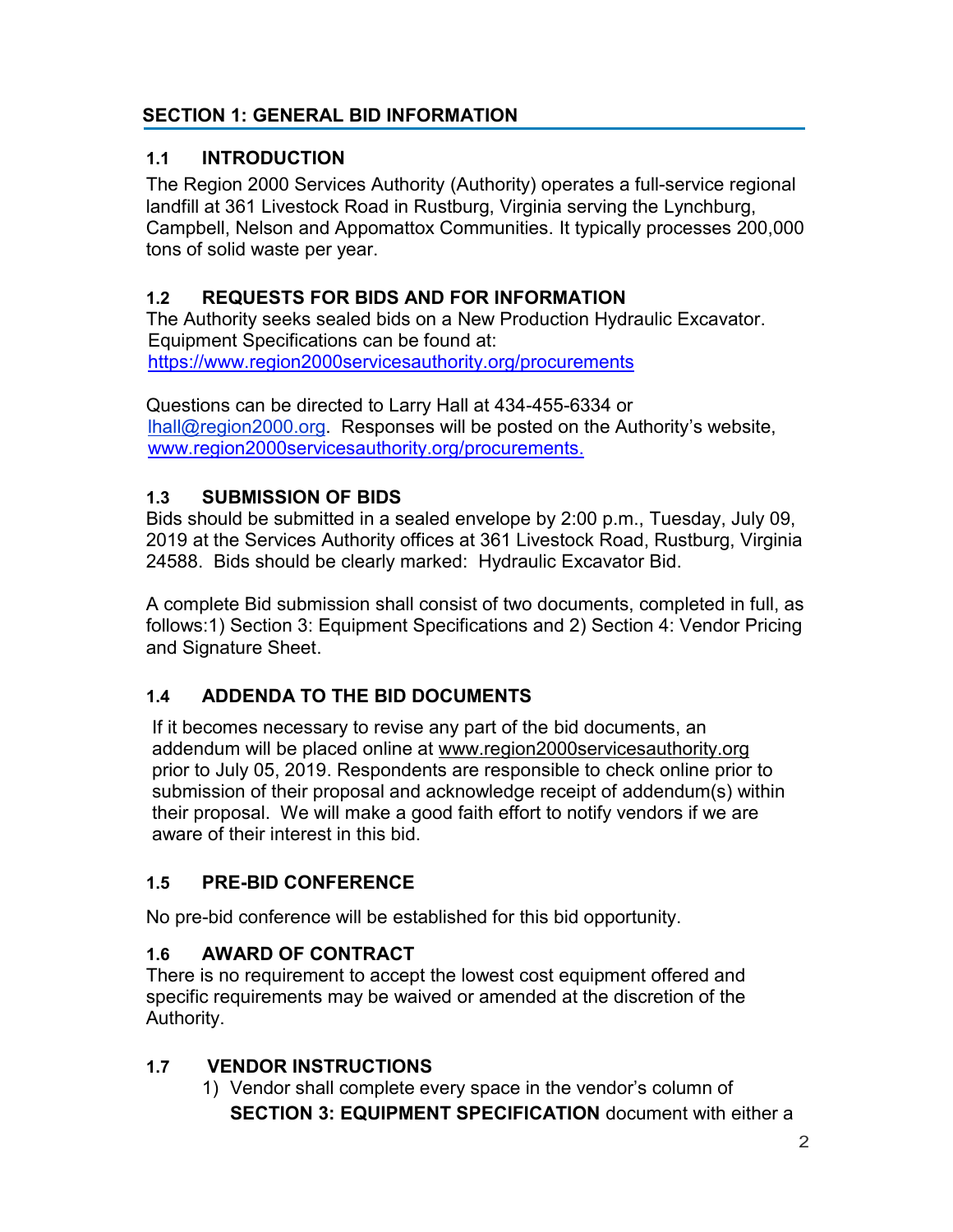**"YES"** to indicate item being quoted is exactly as specified or a **"NO"** to indicate any deviation of item being bid from the specifications. Any "NO" response or deviation shall be explained in spaces provided. Where certain brands "or equal" are specified, be sure to state the brand/model of option quoted. Any additions, deletions, or variations from the following specifications must be noted. Any items appearing in the manufacturer's regularly published specifications and offered as standard equipment by the manufacturer are included in any submitted bid, unless otherwise expressly specified herein. Any additions, deletions or variations from the manufacturer's regularly published specifications must be outlined in an attached letter, to provide the Authority with enough information to clearly evaluate that which is being offered. Failure to properly complete the vendor column shall, at the sole discretion of the Authority, subject your bid to rejection.

- 2) Vendor shall complete every space provided for a response in **SECTION 4: VENDOR PRICING AND SIGNATURE SHEET** document and shall fully endorse as requested.
- 3) The Authority reserves the right to utilize value engineering to determine the selection of the item most advantageous for its use and make an award in accordance with such provisions.

## **1.8 DELIVERY**

The machine is to be delivered to 361 Livestock Road Rustburg Virginia 24588 (Livestock Road Facility) during normal working hours fully assembled and ready to operate. Vendor is to give the Authority (24) hours-notice prior to delivery. Any transportation surcharge shall be included in the bid, otherwise the Authority will not be liable for any freight charges. Deliveries will be accepted Monday through Thursday between the hours of 7:00 am - 3:00 pm except on official holidays. Call Larry Hall at (434) 455-6334 to arrange delivery.

## **SECTION 2: TERMS AND CONDITIONS**

#### **2.1 GENERAL**

- 1) In the solicitation or awarding of contracts, the Authority shall not discriminate because of the race, religion, color, sex, national origin, age, disability or any other basis prohibited by state law relating to discrimination in employment.
- 2) The Authority welcomes and encourages the participation of small businesses and businesses owned by women and minorities in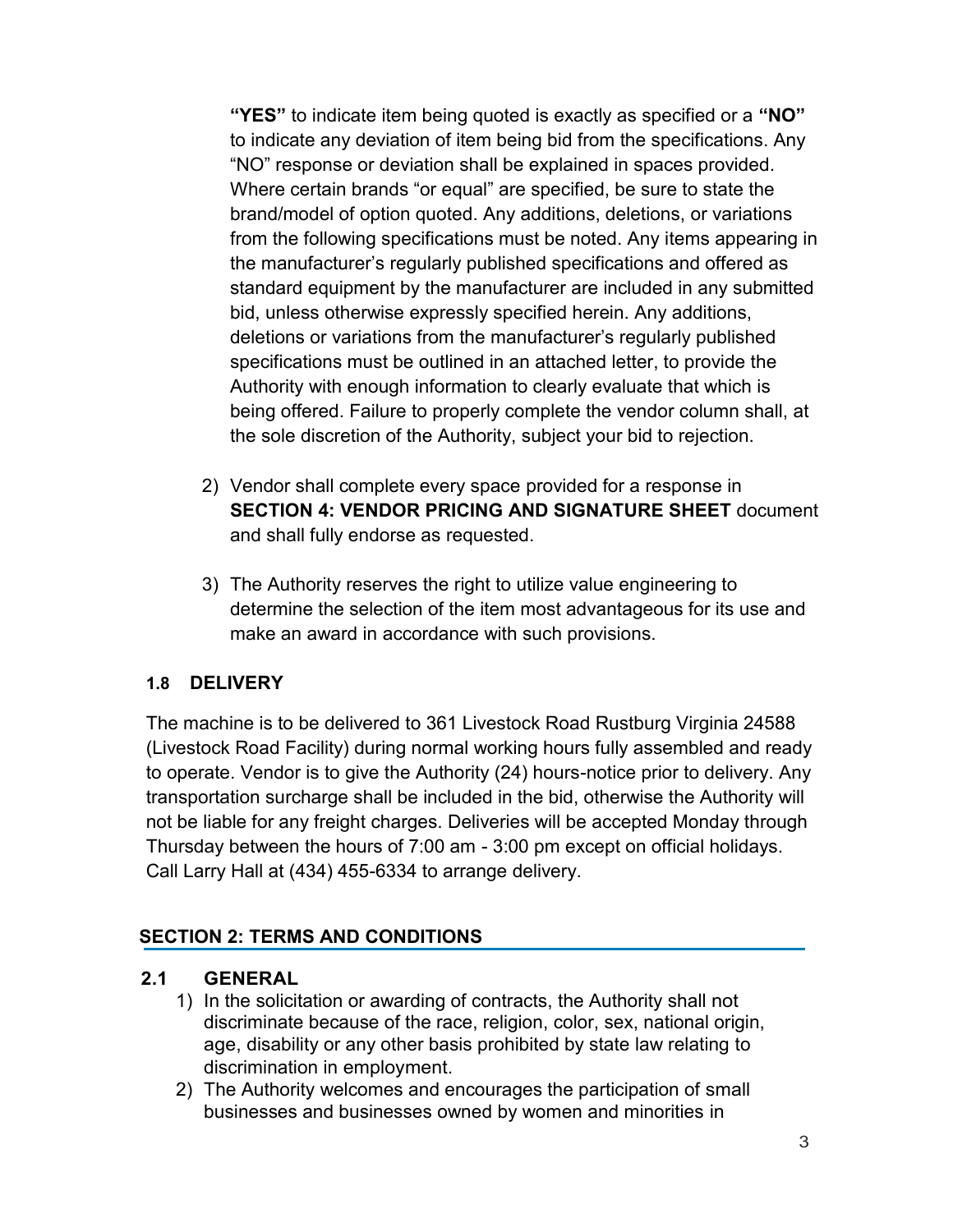procurement transactions made by the Authority.

## **2.2 AWARD OF CONTRACT**

- 1) The Authority reserves the right to reject any and all bids and to waive any informalities.
- 2) Any contract or Purchase Order resulting from this Invitation for Bid is not assignable.

## **2.3 BIDDER'S REPRESENTATIONS**

By submitting a bid in response to this Invitation for Bid, the bidder certified that it has read and understands the bid documents, specifications, and drawings, if any, and has familiarized itself with all federal, state and local laws, ordinances and regulations that in any manner affect the cost, progress or performance of the work.

# **2.4 BONDS**

The Authority does not require the Successful Bidder to furnish Performance Bond and a Payment Bond for this contract.

#### **2.5 BIDDERS PERFORMANCE AND INDEMNIFICATION**

- 1) All goods and/or services delivered and/or rendered shall comply with all applicable federal, state and local laws, and shall not infringe any valid patent or trademark. The successful bidder shall indemnify, keep, save, and hold the Authority, its officers and employees, harmless from any liability for infringement and from any and all claims or allegations of infringement by the bidder or the Authority, its officers and employees, arising from, growing out of, or in any way involved with the goods delivered or services rendered pursuant to this purchase.
- 2) The bidder shall indemnify and hold harmless the Authority against and from all liability, claims, damages and costs, including attorney's fees of every kind and nature and attributable to bodily injury, sickness, disease or death or to damage or destruction of property resulting from or in any manner arising out of or in connection with provision of any goods or services under this contract, the failure to provide any services or the use of any services or goods furnished (or made available) by the Successful Bidder, provided that such liability is not attributable to the Authority's sole negligence.

## **2.6 DEFAULT**

The Successful Bidder is wholly responsible for failure to perform under this contract or to complete this contract as specified herein. If the Successful Bidder fails to perform or complete the contract or fulfill the Purchase Order as issued, then the Authority may consider the Successful Bidder to be in default. In the event of default, the Authority will provide the Successful Bidder with written notice of default, and the Successful Bidder will be provided a time period deemed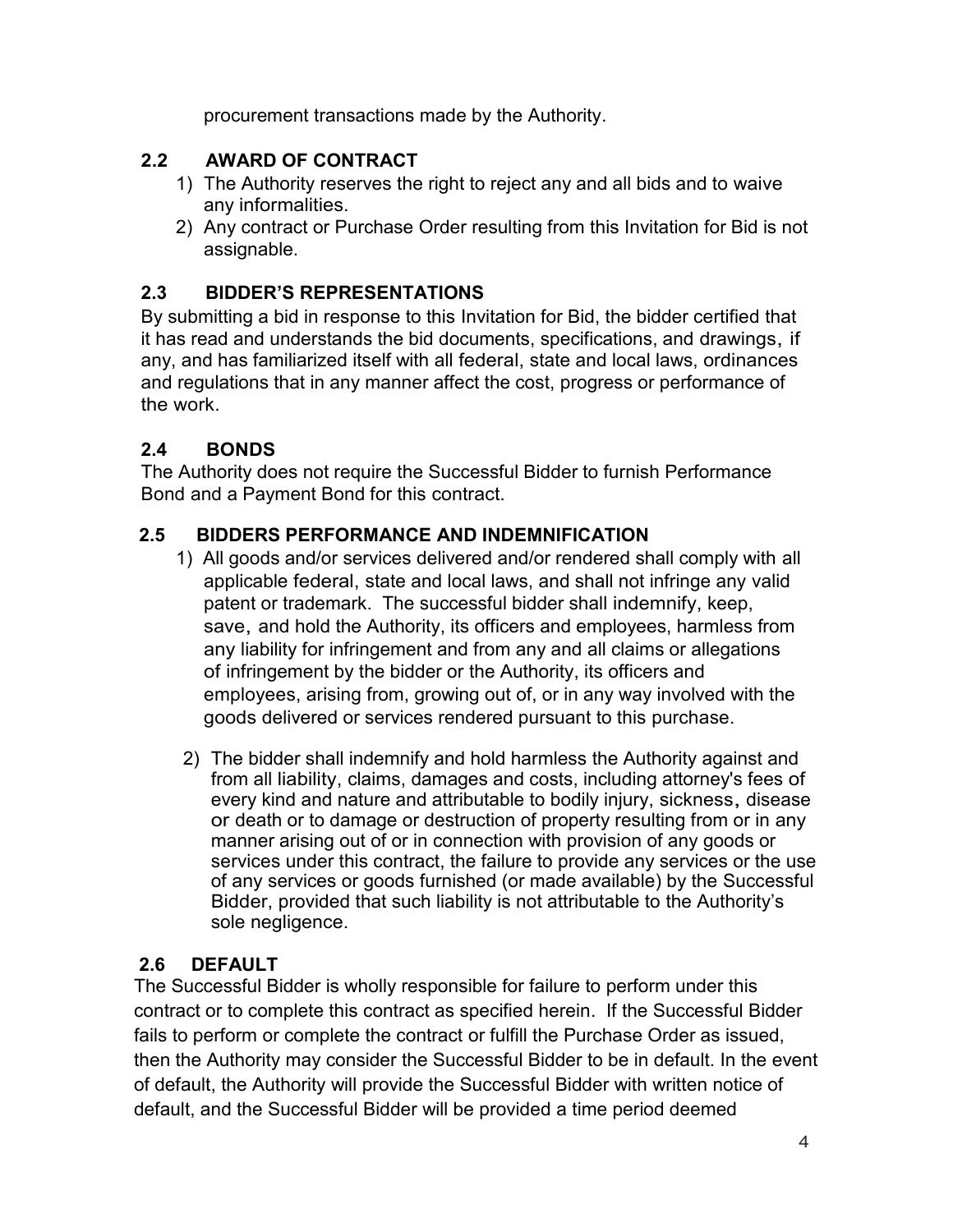reasonable by the Authority to provide a plan to correct said default.

If the Successful Bidder fails to cure said default within the determined time period, the Authority, among other actions, may complete the performance through a third party, and the Successful Bidder shall be responsible for any amount in excess of the agreement price incurred by the Authority in fulfilling the intent of this Invitation to Bid as specified in the contract or Purchase Order.

# **2.7 NON-COLLUSION**

Submittal and signature of a Proposal swears that the Proposal is genuine and not a sham or collusive, and not made in the interest of any person not named, and that the firm has not induced or solicited others to submit a sham offer, or to refrain from proposing.

# **2.8 CONTROLLING LAW; VENUE**

This contract is made and entered into in Campbell County, Virginia, and shall be governed by the applicable laws of the Commonwealth of Virginia. Any dispute arising out of the contract resulting from the Invitation to Bid, its interpretations, or its performance shall be litigated only in the Campbell County General District Court or the Circuit Court of Campbell County, Virginia.

# **2.9 PUBLIC RECORDS**

Under Virginia state law, the documents (including but not limited to written, printed, graphic, electronic, photographic or voice mail materials and/or transcriptions, recordings or reproductions thereof) submitted in response to this ITB (the "documents") become a public record upon submission to the Region 2000 Services Authority (Authority), subject to mandatory disclosure upon request by any person, unless the documents are exempted from public disclosure by a specific provision of law. If the Authority receives a request for inspection or copying of any such documents it will promptly notify the person submitting the documents to the Authority and upon the written request of such person, received by the Authority within five (5) days of the mailing of such notice, will postpone disclosure of the documents for a reasonable period of time as permitted by law to enable such person to seek a court order prohibiting or conditioning the release of the documents. The Authority assumes no contractual obligation to enforce any exemption.

# **2.10 QUESTIONS**

Questions regarding this ITB may be directed to Larry Hall at (434) 455-6334 or [lhall@region200.org.](mailto:lhall@region200.org) Questions should be submitted no later than 2:00 pm on July 05, 2019.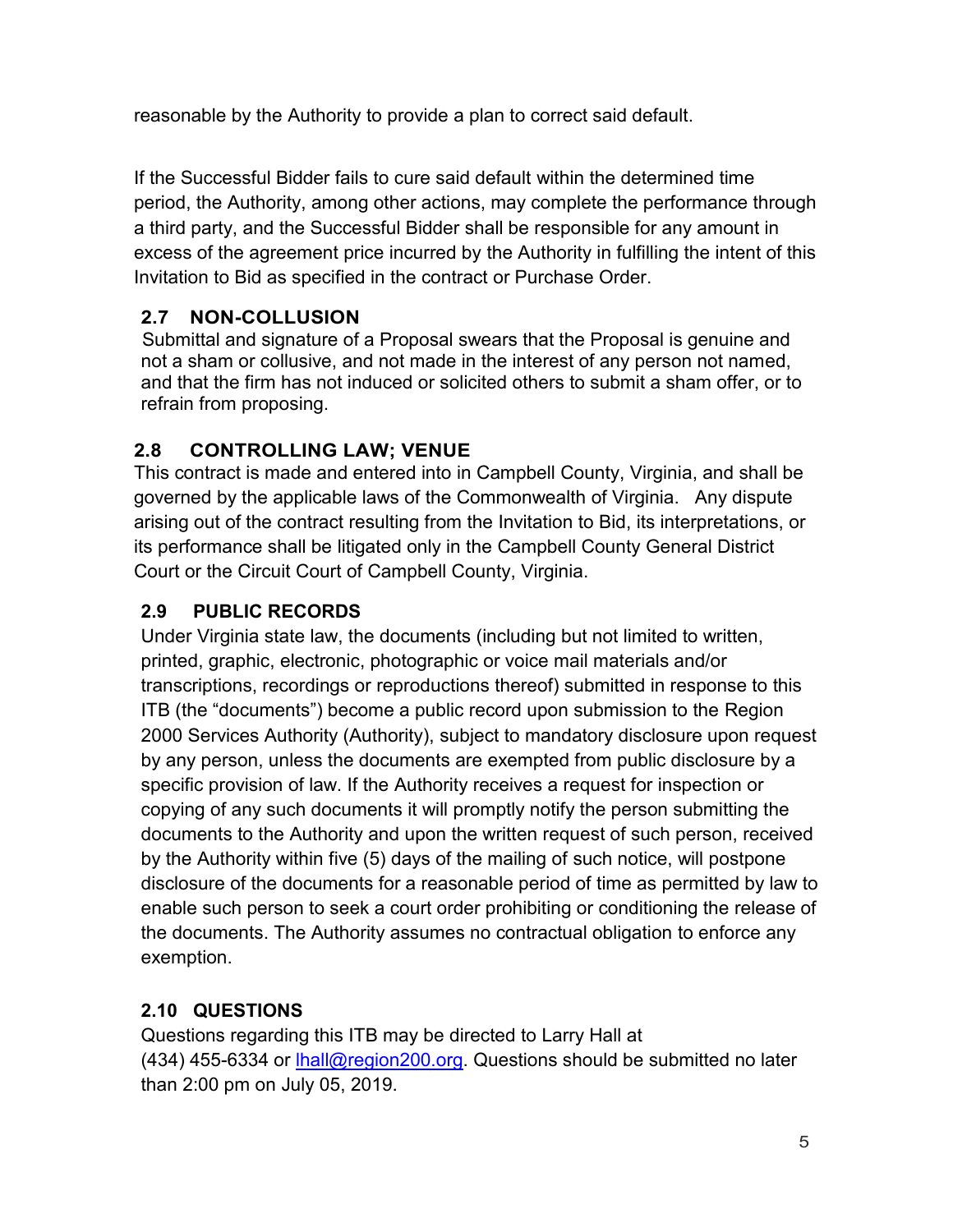#### **SECTION 3: EQUIPMENT SPECIFICATIONS**

|           |                                                                                                                                                                                 | <b>Vendors</b> |
|-----------|---------------------------------------------------------------------------------------------------------------------------------------------------------------------------------|----------------|
|           |                                                                                                                                                                                 | Column         |
|           |                                                                                                                                                                                 | Yes / No       |
|           | <b>1.1 GENERAL DESCRIPTION</b>                                                                                                                                                  |                |
|           | New production hydraulic excavator minimum operating weight of 81,000<br>pounds, 60-inch bucket, long under carriage and minimum 21-foot 4-inch<br>boom and 10-foot 8-inch arm. |                |
|           | <b>1.2 ENGINE</b>                                                                                                                                                               |                |
|           | a. Diesel- Six (6) cylinder minimum, turbocharged, direct injection. Injection and<br>after cooled must meet EPA Tier 4 Standards                                               |                |
|           | b. Minimum 260 gross HP at rated RPM                                                                                                                                            |                |
|           | c. Air Filter shall be 2-stage dry type                                                                                                                                         |                |
|           | d. Oil cooler and filter                                                                                                                                                        |                |
|           | e. 24V electrical system, 50 AMP alternator and maintenance-free heavy-duty<br>batteries                                                                                        |                |
|           | f. Spin-on replaceable oil and fuel filters.                                                                                                                                    |                |
|           | g. Muffler with rain cap or turned exhaust                                                                                                                                      |                |
|           | h. Auto-Decel.                                                                                                                                                                  |                |
|           | i. Automatic deaeration system for fuel line                                                                                                                                    |                |
|           | j. Automatic engine warm-up system                                                                                                                                              |                |
|           | k. Engine overheat prevention system                                                                                                                                            |                |
|           | I. All speed control, mechanical governor                                                                                                                                       |                |
| Comments: |                                                                                                                                                                                 |                |

#### **1.3 HYDRAULIC SYSTEM**

- a. Pump output shall be 79 gallons per minute minimum
- b. Three (3) working modes
- c. Two (2) axial piston travel motors with parking brake
- d. One (1) axial piston swing motor with swing holding brake
- e. Shall have 2 hydraulic cylinders on the boom, 1 on the arm and 1 on the bucket
- f. Shall be plumbed for Auxiliary Hydraulics

# Comments: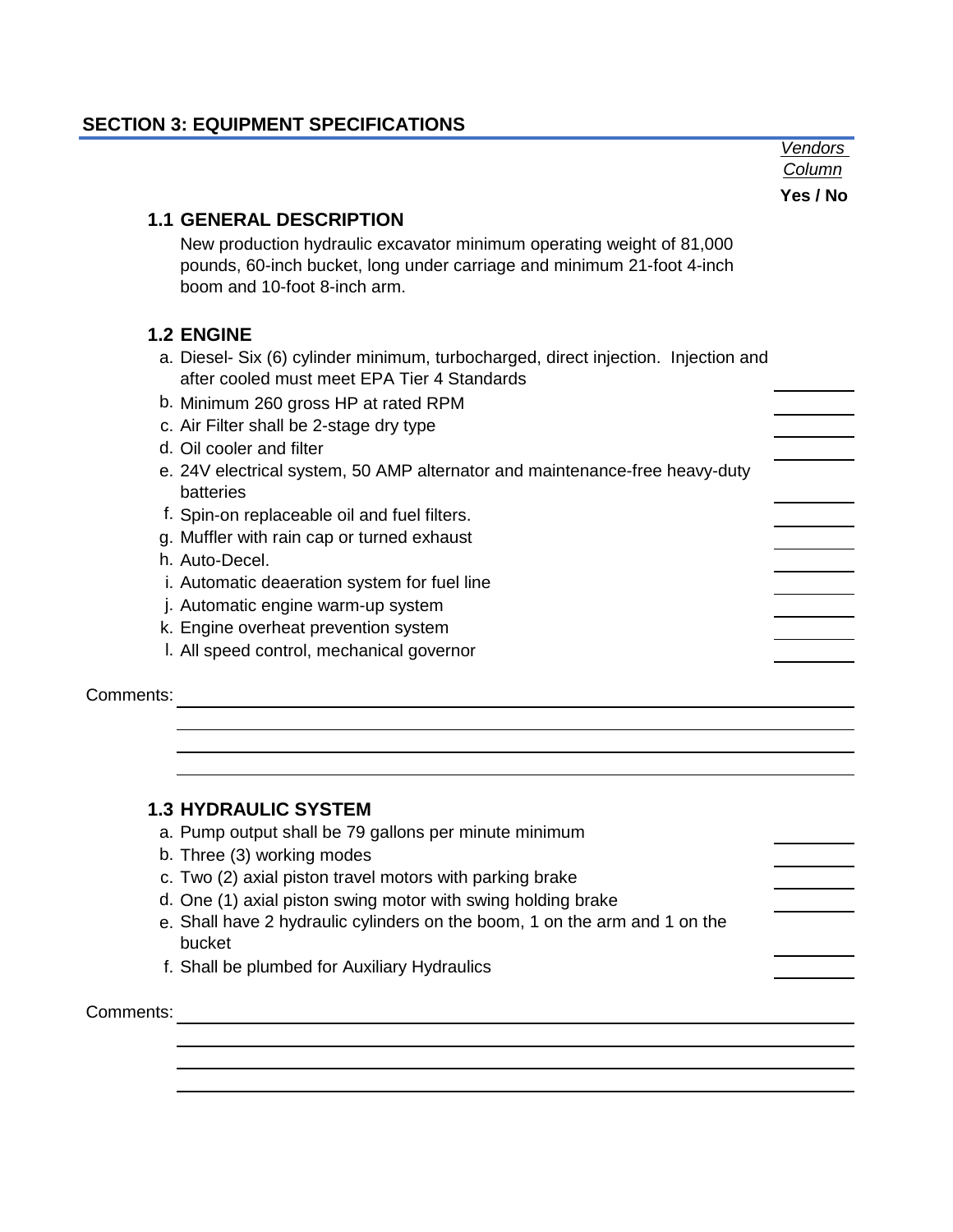#### **1.4 DRIVES AND BRAKES**

a. Steering control shall be two levers with pedals.

- b. Drive Method shall be hydrostatic.
- c. Shall have two (2) travel speeds.
- d. Shall have service brake
- e. Shall have parking brake

Comments:

#### **1.5 Swing System**

- a. Swing system drive method shall be hydrostatic.
- b. Swing reduction shall be planetary gear.
- c. Swing circle lubrication shall be grease- bathed.
- d. Hydraulic lock service brake.
- e. Mechanical disc brake swing brake

**Comments:** example a series of the series of the series of the series of the series of the series of the series of the series of the series of the series of the series of the series of the series of the series of the seri

#### **1.6 Undercarriage**

- a. X-frame center frame
- b. Shall be long UC
- c. Sealed Track
- d. Hydraulic track adjuster
- e. Two (2) carrier rollers and eight (7) track rollers each side min.
- f. Minimum of 48 track shoes on each side
- g. Shoes, triple grouser 31.5"

Comments:

#### **1.7 Bucket**

- a. Minimum 60 inch 2.9 CU YD with teeth and side cutters
- b. Quick Coupler for fast easy attachment change
- c. **Second bucket shall be 42 inch tilt and grade bucket with smooth cutting edge**

Comments: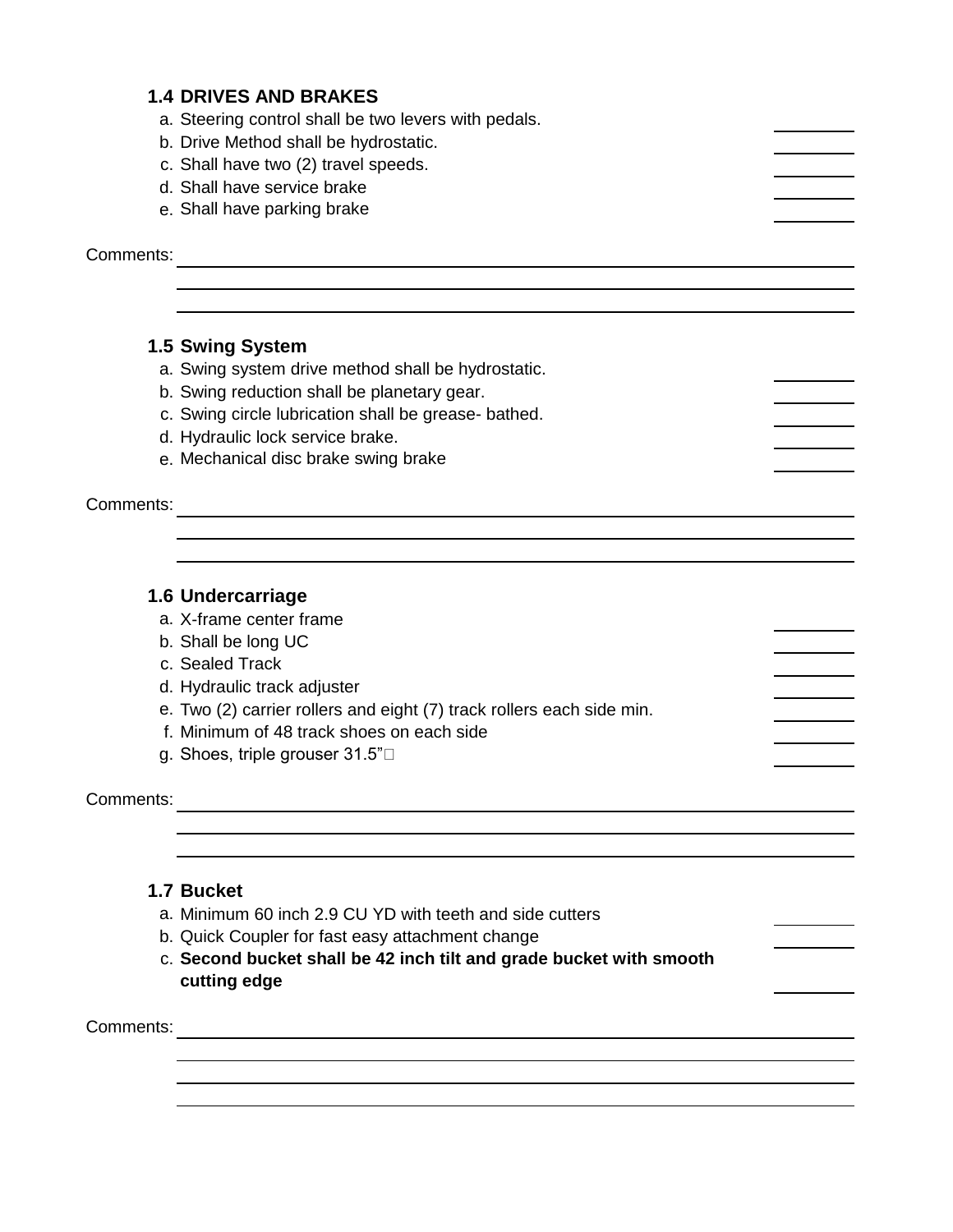#### **1.8 Cab**

| a. Fully enclosed                                     |  |
|-------------------------------------------------------|--|
| b. ROPS/FOPS certified                                |  |
| c. Horn and travel alarm                              |  |
| d. Adjustable suspension seat w/retractable seatbelt  |  |
| e. Rearview camera and mirrors                        |  |
| f. LED working lights                                 |  |
| g. Heat, AC and defrost                               |  |
| h. AM/FM radio with antenna and speakers              |  |
| i. Full safety glass all around                       |  |
| j. High DEF LCD display for gauges and camera         |  |
| k. windshield wiper                                   |  |
| I. 24V DC to 12V DC accessory connections in cab      |  |
| m. 10 LB ABC rated fire extinguisher installed in cab |  |
| Comments:                                             |  |

#### **1.9 Manuals**

- a. One (1) complete technical service/engine/electrical/ powertrain/Hydraulics manual shall be furnished.
- b. One (1) parts manual shall be furnished
- c. Two (2) operator manual shall be furnished

Comments:

#### **1.10 Warranty**

- a. 1 year /3000 hours full machine warranty
- b. 7 years /7500 hours engine and power train
- c. If the machine is down more than 72 hours because parts are not available the vendor shall provide a machine to the Authority at no cost.

Comments: